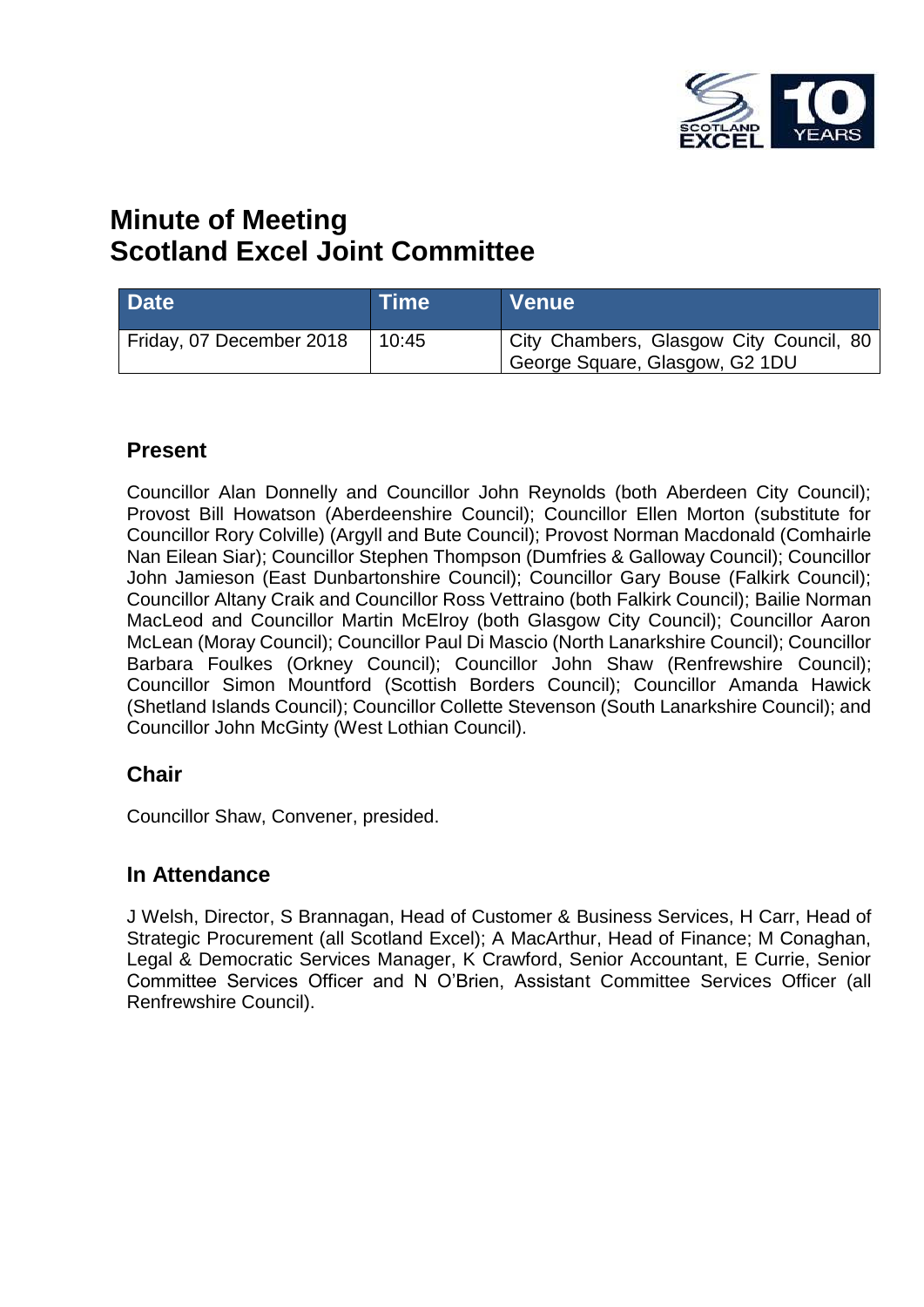# **Apologies**

Councillor Angus Macmillan Douglas (Angus Council); Councillor Rory Colville (Argyll and Bute Council); Councillor Graham Hutchison and Councillor Alasdair Rankin (both City of Edinburgh Council); Councillor Phil Fairlie (Clackmannanshire Council); Baillie Willie Sawers (Dundee City Council); Councillor Gordon Jenkins (East Ayrshire Council); Councillor Tony Buchanan (East Renfrewshire Council); Councillor Alister Mackinnon and Councillor Matthew Reiss (both Highland Council); Councillor Jim Clocherty (Inverclyde Council); Councillor Colin Stewart (Perth & Kinross Council); and Councillor Peter Henderson (South Ayrshire Council).

# **Declarations of Interest**

There were no declarations of interest intimated prior to commencement of the meeting.

### **Sederunt**

Councillor Jamieson and Councillor McElroy entered the meeting during consideration of the following item of business.

### **1 Minute of Joint Committee**

There was submitted the Minute of the meeting of the Joint Committee held on 29 June 2018.

**DECIDED:** That the Minute be approved.

### **2 Minutes of Executive Sub-committee**

There were submitted the Minutes of the meetings of the Executive Sub-committee held on 29 June, 25 August, 28 September, 26 October and 23 November 2018.

**DECIDED:** That the Minutes be noted.

#### **Sederunt**

Councillor Dickson entered the meeting during consideration of the following item of business.

### **3 Directors Update**

The Director of Scotland Excel gave a presentation to members providing an overview of what Scotland Excel was delivering for member councils; an update on Scottish Government and other projects; and an update on income streams and the funding position.

**DECIDED:** That the presentation be noted.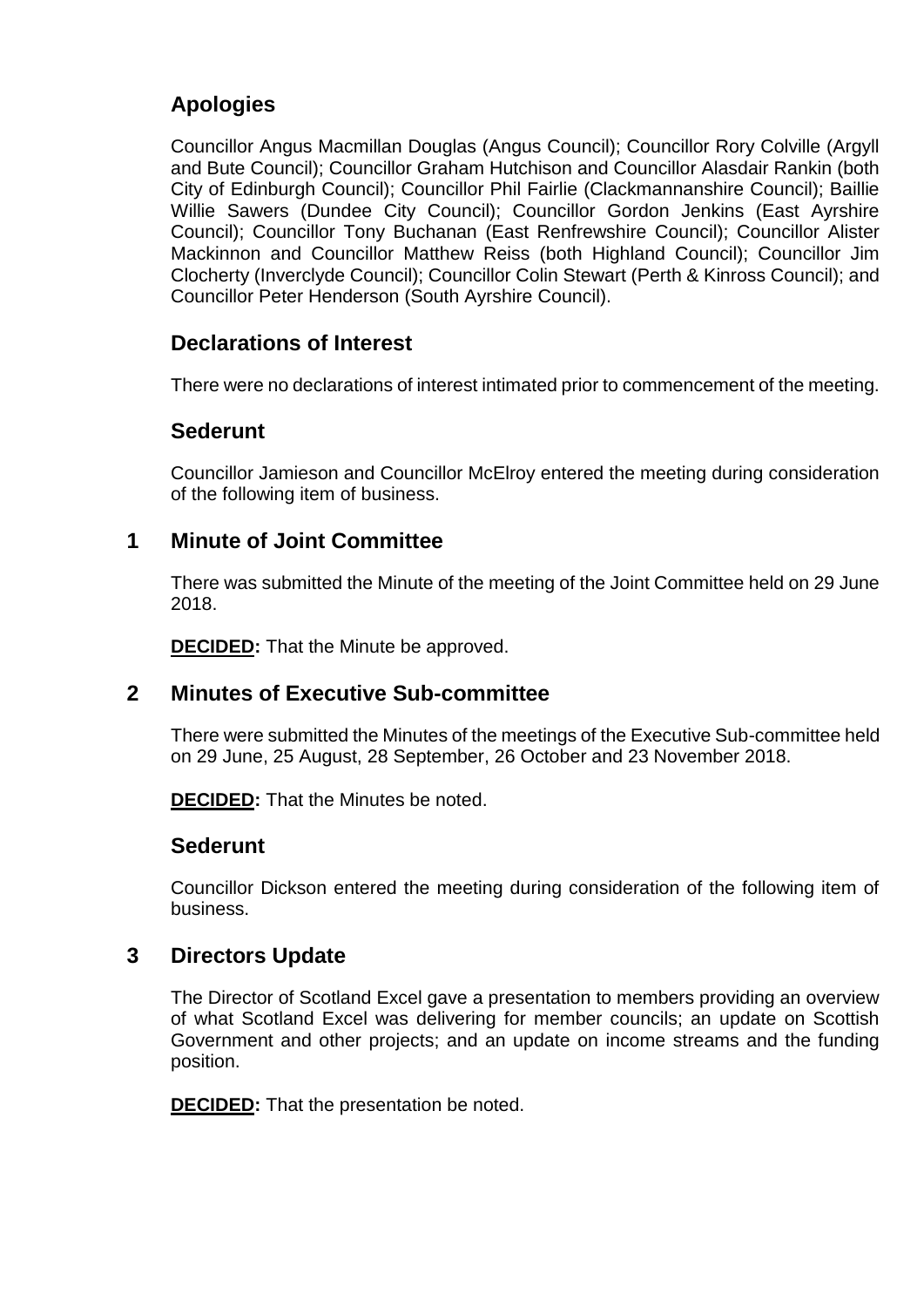## **4 Revenue Estimates 2019/2020**

There was submitted a joint report by the Treasurer and the Director of Scotland Excel relative to the revenue estimates for Scotland Excel including the requisition of the constituent authorities for financial year 2019/20 and indicative planning figures for 2020/21 and 2021/22.

An amended Appendix 1 had been issued to members which detailed the revenue estimates for 2019/20 and Appendix 2 to the report detailed the member authority requisition levels.

The report provided information on the assumptions that the budget had been based on; a financial overview for Scotland Excel; the Scotland Excel funding model; and member authority requisitions for 2019/20.

It was proposed that the Director of Scotland Excel provide meet with Councillor Vettraino to discuss the budget assumption that there would be an increase in ICT costs due to the migration to a cloud-based environment, the introduction of virtual servers and the move to Microsoft Office 365. This was agreed.

#### **DECIDED:**

(a) That the revenue estimates of Scotland Excel for the financial year 2019/20, as detailed in the amended Appendix 1 issued to members, be agreed;

(b) That the requisitions from constituent authorities, as detailed in Appendix 2 to the report, be agreed;

(c) That the indicative estimates for 2020/21 and 2021/22 be noted;

(d) That the update to the funding model outlined in section 6 of the report be noted; and

(e) That the Director of Scotland Excel meet with Councillor Vettraino to discuss the budget assumption that there would be an increase in ICT costs due to the migration to a cloud-based environment, the introduction of virtual servers and the move to Microsoft Office 365.

### **5 Update on Contract Delivery Plan**

There was submitted a report by the Director of Scotland Excel relative to the progress against the 2018/19 contract delivery plan.

The report intimated that the contract delivery plan comprised framework renewals, new developments, framework extensions and frameworks with ongoing contract management only and appendices 1 to 3 to the report provided further details.

The report highlighted that contract delivery remained active with 63 current frameworks in the Scotland Excel contract portfolio, six of which were to be renewed before 31 March 2019; a further three new frameworks would be added to the contract portfolio by 31 March 2019; and a further ten frameworks on the current portfolio had extension options that were likely to be exercised in 2018/19, eight of which had already been approved.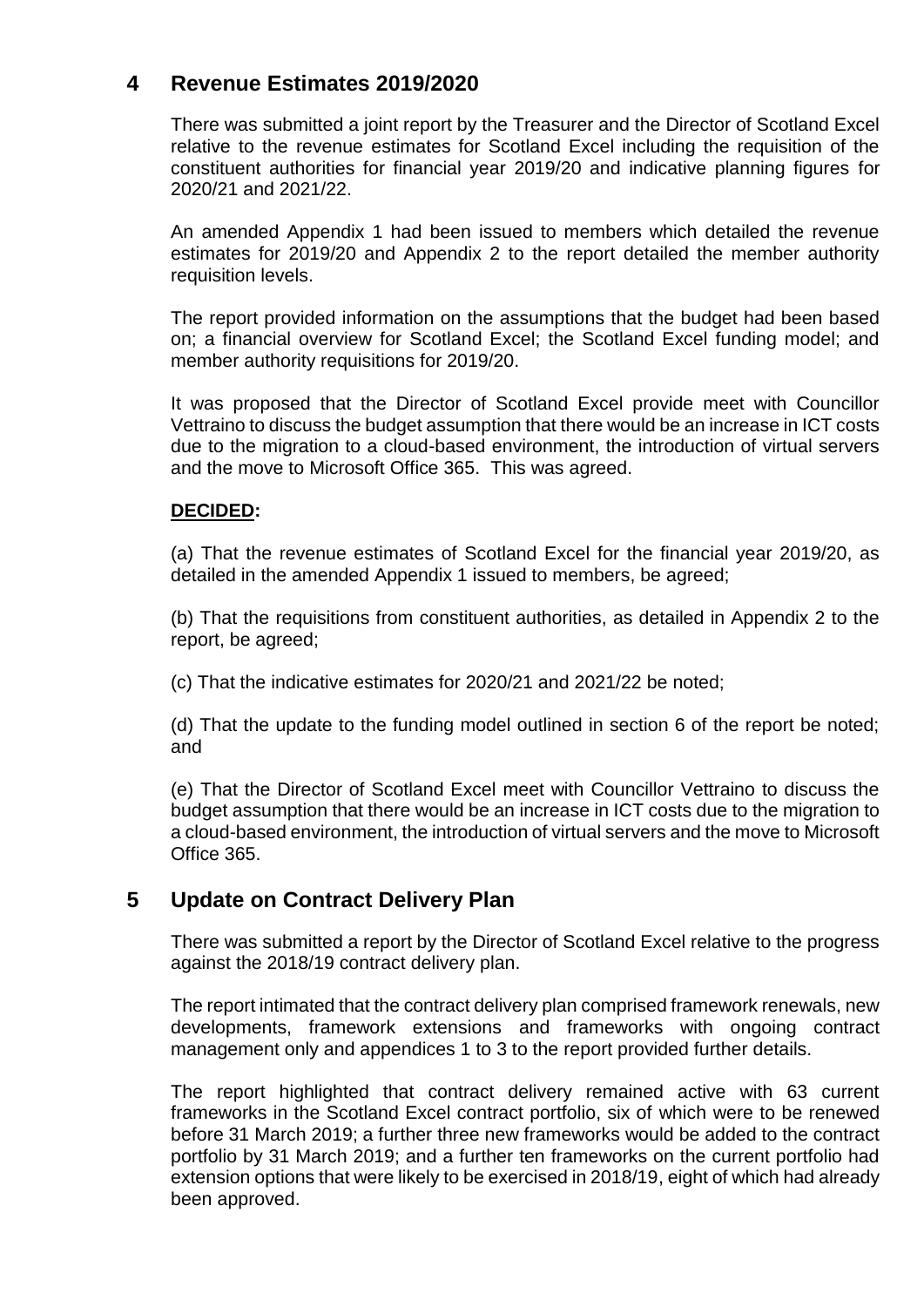Scotland Excel was exploring the benefits of further collaborative procurement across high spend, critical service areas of adult social care and construction; had finalised the procurement strategy for care and support services; would deliver a new sourcing strategy for care home services for older people; working in partnership with the Digital Office had released a prior information notice (PIN) for market engagement across a range of projects to drive digital transformation across Scotland; and had released a further prior information notice (PIN) to notify the market place regarding a replacement Social Work Case Care Management System.

It was noted that overall, efficiencies delivered to date were 4.4% which was above the 2% to 4% forecast savings range.

It was proposed that the Director of Scotland Excel provide information to members on the percentage uptake by councils in relation to the 63 contracts in the Scotland Excel portfolio. This was agreed.

#### **DECIDED:**

(a) That the progress made to date be noted; and

(b) That the Director of Scotland Excel provide information to members on the percentage uptake by councils in relation to the 63 contracts in the Scotland Excel portfolio.

### **6 Operating Plan Update 2018/19**

There was submitted a report by the Director of Scotland Excel relative to the half-year progress report for the Operating Plan 2018/19, a copy of which was appended to the report.

The report summarised the progress made against operating plan commitments and used a 'traffic light' symbol to provide a guide to the status of each activity. This guide had been revised to include symbols to indicate projects or activities which had not yet started and projects or activities which had been completed.

The report also tracked performance against thirteen key performance indicators linked to strategic outcomes.

**DECIDED:** That Scotland Excel's performance in the delivery of the Operating Plan 2018/19 be noted.

#### **Sederunt**

Councillor Hawick left the meeting during consideration of the following item of business.

### **7 Community Benefits and Fair Work Practices Update**

There was submitted a report by the Director of Scotland Excel providing an update on the community benefits facilitated and delivered from the Scotland Excel framework portfolio for the period April to September 2018 together with an update on fair work practices.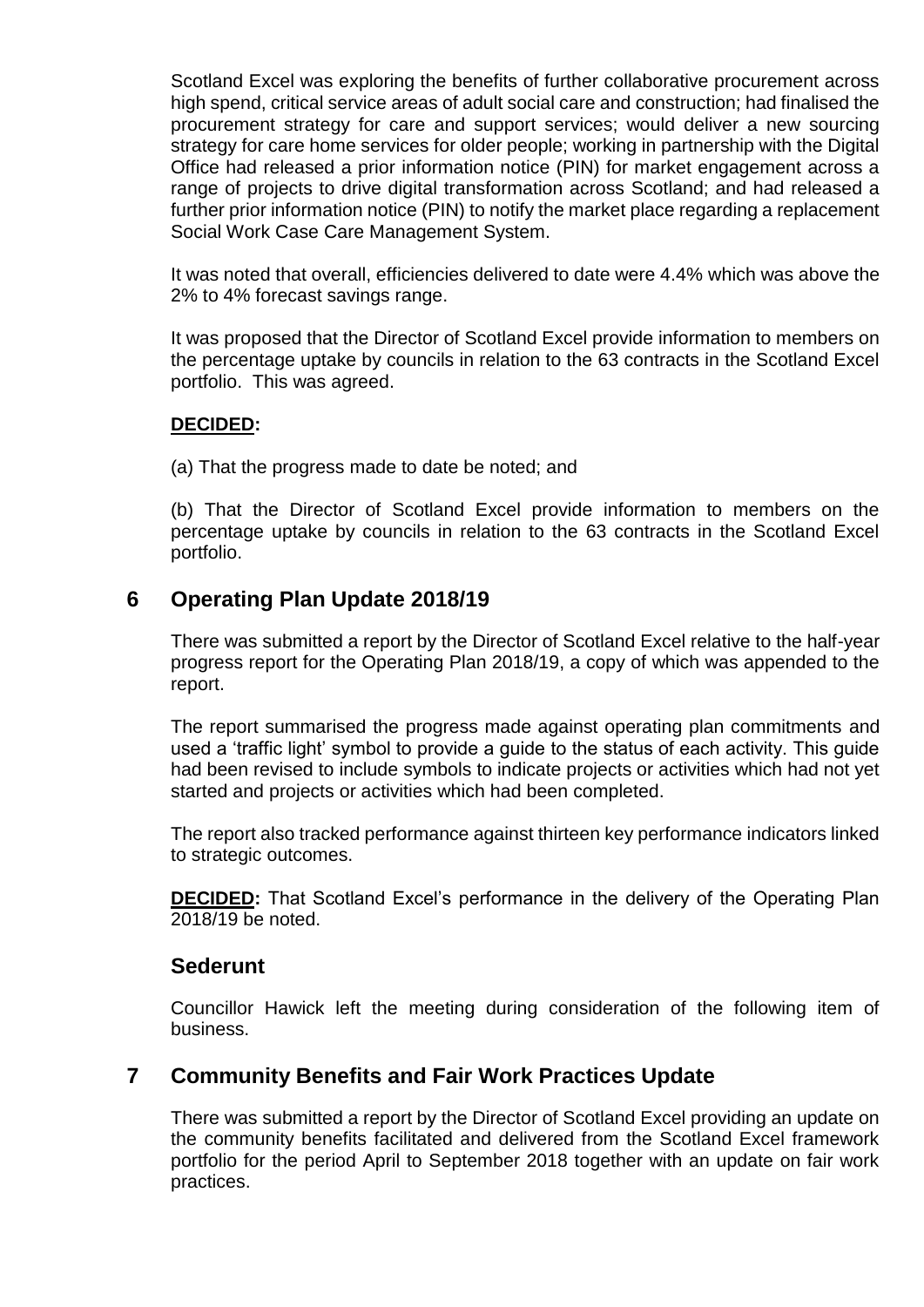The report intimated that Scotland Excel continually strived to be innovative in its approach to community benefits and recognised that community benefits had a considerable social, environmental and economic impact within local communities and continued to encourage and grow awareness in this regard. The organisation's approach to community benefit commitments at point of tender had been developed to further advance the undertakings made by suppliers and to facilitate a robust process for the collection of responses. The newly-developed community benefit menu had been favoured by procurement specialists when embarking on new procurement exercises and offered a focused approach across the Scotland Excel procurement portfolio and aimed to encourage suppliers and providers to deliver community benefits within the awarding local authority area.

Table 1 to the report detailed a summary of the social value added across the Scotland Excel portfolio since 2013. The appendix to the report detailed the community benefits by council for the period April to September 2018.

In relation to fair work practices, including the Living Wage, the report intimated that Scotland Excel commenced formal consideration within tenders in early 2015 and that since this time the respective position on bidders' work practices had been outlined within contract approval reports submitted to the Executive Sub-committee. The report detailed the overall position across Scotland Excel's portfolio. It was noted that any reference to the Living Wage should be the Living Wage in Scotland.

The next community benefits data collection, analysis and review cycle would be completed in line with management information processes to cover the period to 31 March 2019. The results would be reviewed with the supply base and where appropriate would be incorporated into supplier performance objectives.

It was proposed that the Director of Scotland Excel provide a briefing paper to Councillor Foulkes providing more detail on the community benefits delivered in her council area. This was agreed.

#### **DECIDED:**

(a) That the report be noted and the measures proposed to monitor delivery of community benefits for the 2018/19 financial year be supported: and

(b) That the Director of Scotland Excel issue a briefing paper to Councillor Foulkes providing more detail on the community benefits delivered in her council area.

### **8 Membership of Scotland Excel Chief Executive Officers Management Group (CEOMG)**

There was submitted a report by the Clerk seeking approval for the membership of Scotland Excel's Chief Executive Officers Management Group (CEOMG), a key governance body for the organisation.

The report intimated that the CEOMG had been part of Scotland Excel's governance since its inception in 2008 and members were appointed to the CEOMG in terms of the CEOMG procedures which were detailed in the report.

In August 2018 a presentation had been made to the SOLACE branch group seeking a new CEOMG member due to the retiral of Mary Pitcaithly. The SOLACE Executive decided to review the overall membership and nominations had been received from